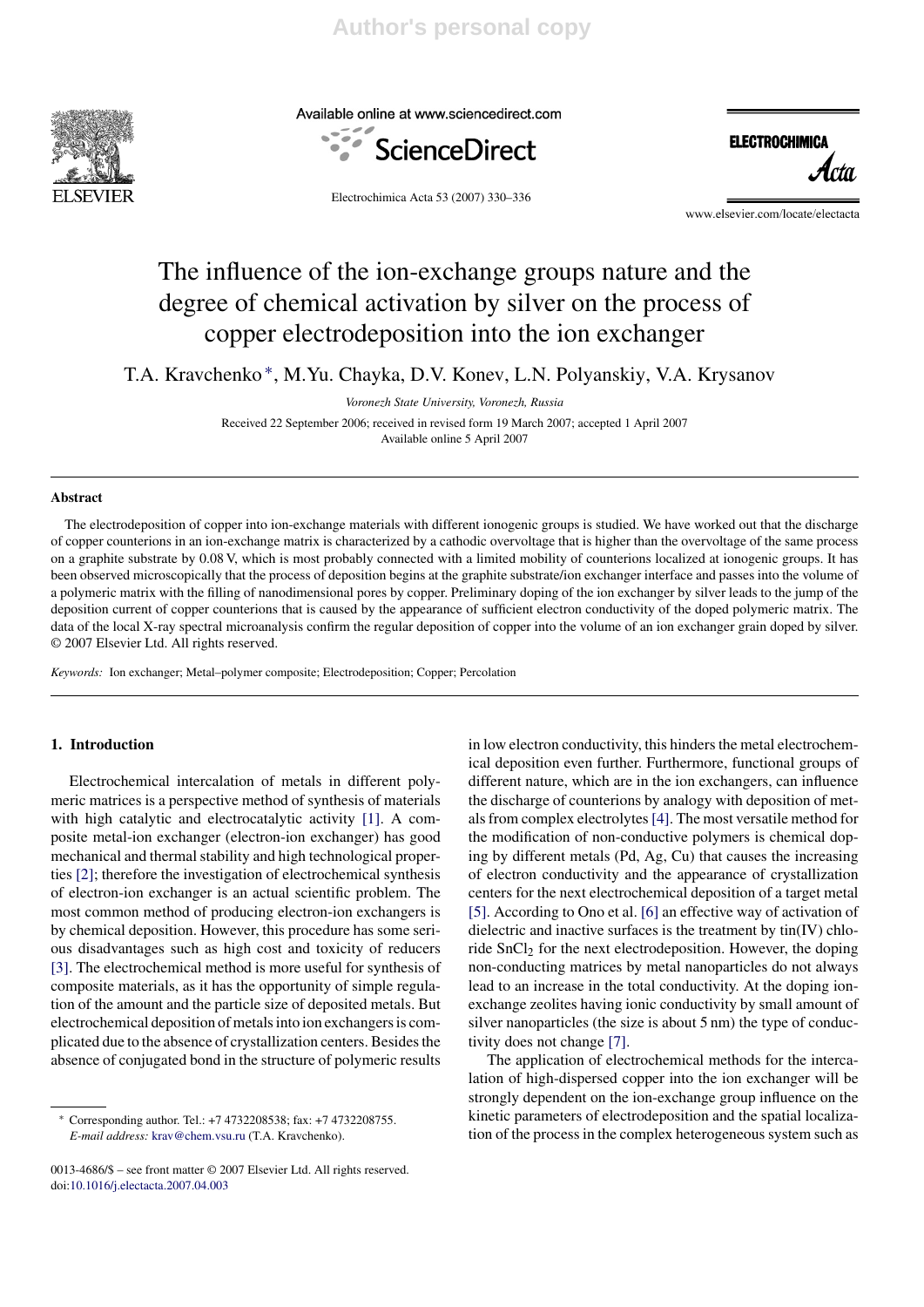graphite substrate – porous ion-exchange basic – solution inside ion exchanger.

Therefore, the main purpose of this work is the investigation of the influence of ion-exchange matrix and nature of ionogenic groups on the process of copper electrodeposition and spatial distribution of copper through the volume of a grain depending on the degree of doped silver.

### **2. Experimental**

The voltammetric measurements were performed in a threeelectrode electrochemical cell with separated cathodic and anodic spaces and a working electrode consisting of a paste graphite substrate and a cross-section of an ion-exchange grain. In contrast to the common procedure for the preparation of a paste electrode [8], the specimen was not mixed with powdered graphite. This particular substrate was chosen to create a reliable electric contact because of the low electron conductivity of the ion exchanger. The surface area of the graphite substrate was equal to  $0.038 \text{ cm}^2$ . The electrode potential was measured relative to a saturated silver–silver chloride electrode. A platinum gauze electrode served as the auxiliary electrode. The potentials in the text are given in *V* versus SHE. Cyclic voltammograms were recorded with  $0.005-0.100$  V s<sup>-1</sup> sweep rate from  $+0.8$  to  $-0.4$  V. The electrochemical investigations were performed with the help of PI-50-1 potentiostat link to a computer data acquisition system. All experiments were performed at  $25^{\circ}$ C.

For the investigation of copper electrodeposition we chose macroporous strong-acid sulfocation exchanger CU-23 15/100S (Azot Ltd., Cherkassy, Ukraine) in the  $H^+$ - and Cu<sup>2+</sup>-forms, which possesses an ion-exchange capacity  $\varepsilon$  of 1.25 mgequiv ml−1. The grain size was 1 mm. For the comparative analysis we also used weak-acid carboxyl cation exchanger C-104 (Purolite Ltd., UK, Wales) and weak-base aminoanion exchanger Fuji PEI-CS-07 (Fuji Spinning Co. Ltd., Shizuoka, Japan), which have an ion-exchange capacity  $\varepsilon$  of 4.50 and  $2.90$  mg-equiv ml<sup>-1</sup>, respectively.

The experiments were carried out in the  $0.1 M H<sub>2</sub>SO<sub>4</sub>$  and  $0.1 M H_2SO_4 + x M CuSO_4 (x = 0.01 - 0.1)$  solutions (Dia M) aerated by argon. The micrographs of specimens were obtained with the help of the optical microscope MIM-7 at  $100 \times$  magnification. The measurements of electron conductivity of the doped sample by silver ion exchanger were carried out with pressed contacts in the form of polished silver disks at room temperature. The doped specimens were dried out under vacuum for water removal and exception of the ionic conductivity. Local X-ray spectrum microanalysis was carried out on MAR-2 instrument.

## **3. Results and discussion**

# *3.1. The influence of the ionogenic groups nature on the electrodeposition process*

During copper electrodeposition into the ion-exchange matrix, the main source of discharging ions is the ionogenic groups  $[RSO_3^-]_2\overline{Cu}^{2+}$ , because in an equivalent ion-exchange

reaction the sulfocation exchanger CU-23 15/100S in the H+ form absorbs  $Cu^{2+}$  ions from the external solution

$$
2\text{RSO}_3^-\overline{\text{H}}^+ + \text{Cu}^{2+} \leftrightarrow \text{[RSO}_3^-]_2\overline{\text{Cu}}^{2+} + 2\text{H}^+. \tag{1}
$$

where  $\overline{H}^+$ ,  $\overline{Cu}^{2+}$  are counterions inside the cation exchanger pores;  $H^+$ ,  $Cu^{2+}$  in the bulk solution; and R is a polymer matrix. Copper(II) ions are sorbed more preferably than univalent hydrogen ions [9]; therefore their content in ion-exchange resins is higher than in solutions. Because of macroporosity, a supraequivalently absorbed electrolyte is contained inside the grain of CU-23 15/100S. This fact leads to the absence of cathodic peaks (Fig. 1, curves 1–5), corresponding to the reduction of copper(II) counterions sorbed equivalently and supraequivalently by CU-23 15/100S in Cu<sup>2+</sup>-form in a 0.1 M H<sub>2</sub>SO<sub>4</sub> + 0.1 M CuSO<sub>4</sub> solution according to the reactions

$$
[\text{RSO}_3^-]_2\overline{\text{Cu}}^{2+} + 2\text{H}^+ + 2\text{e}^- \rightarrow [\text{RSO}_3^- \overline{\text{H}}^+]_2 \cdot \text{Cu}^0,\tag{2}
$$

$$
\overline{\mathrm{Cu}}^{2+} + 2\mathrm{e}^- \to \mathrm{Cu}^0,\tag{3}
$$

It is connected with the absence of depletion of graphite substrate/cation exchanger interface by discharging ions because of high concentration of counterions  $\overline{\text{Cu}}^{2+}$  which is maintained by the sorption from the outer solution.

At the same time, the cathodic current of copper deposition on a graphite substrate in  $0.1 M H_2SO_4 + 0.1 M CuSO_4$  solution, which is caused by the reaction

$$
Cu^{2+} + 2e^- \rightarrow Cu^0,
$$
 (4)

passes through a maximum as a result of intense depletion of a near-electrode layer by the discharging copper(II) counterions that is shown in Fig. 1, curve 6. Under these conditions the current maximum for the graphite substrate and the current of a plateau for sulfocation exchanger CU-23 15/100S are commensurable (at the same sweep rate), although the concentration of copper counterions in the ion exchanger exceeds a lot the concentration of copper ions in a solution. The rate of the copper electrodeposition reaction is probably determined by a limited

Fig. 1. Cyclic voltammograms of the sulfocation exchanger CU-23 15/100S (Cu<sup>2+</sup>-form) in 0.1 M CuSO<sub>4</sub> + 0.1 M H<sub>2</sub>SO<sub>4</sub> with scan rate of 5 mV s<sup>-1</sup> (1);  $10 \,\mathrm{mV\,s^{-1}}$  (2);  $20 \,\mathrm{mV\,s^{-1}}$  (3);  $50 \,\mathrm{mV\,s^{-1}}$  (4);  $100 \,\mathrm{mV\,s^{-1}}$  (5). (6) Electroreduction of copper(II) ions on a graphite substrate with scan rate of  $10 \text{ mV s}^{-1}$ .

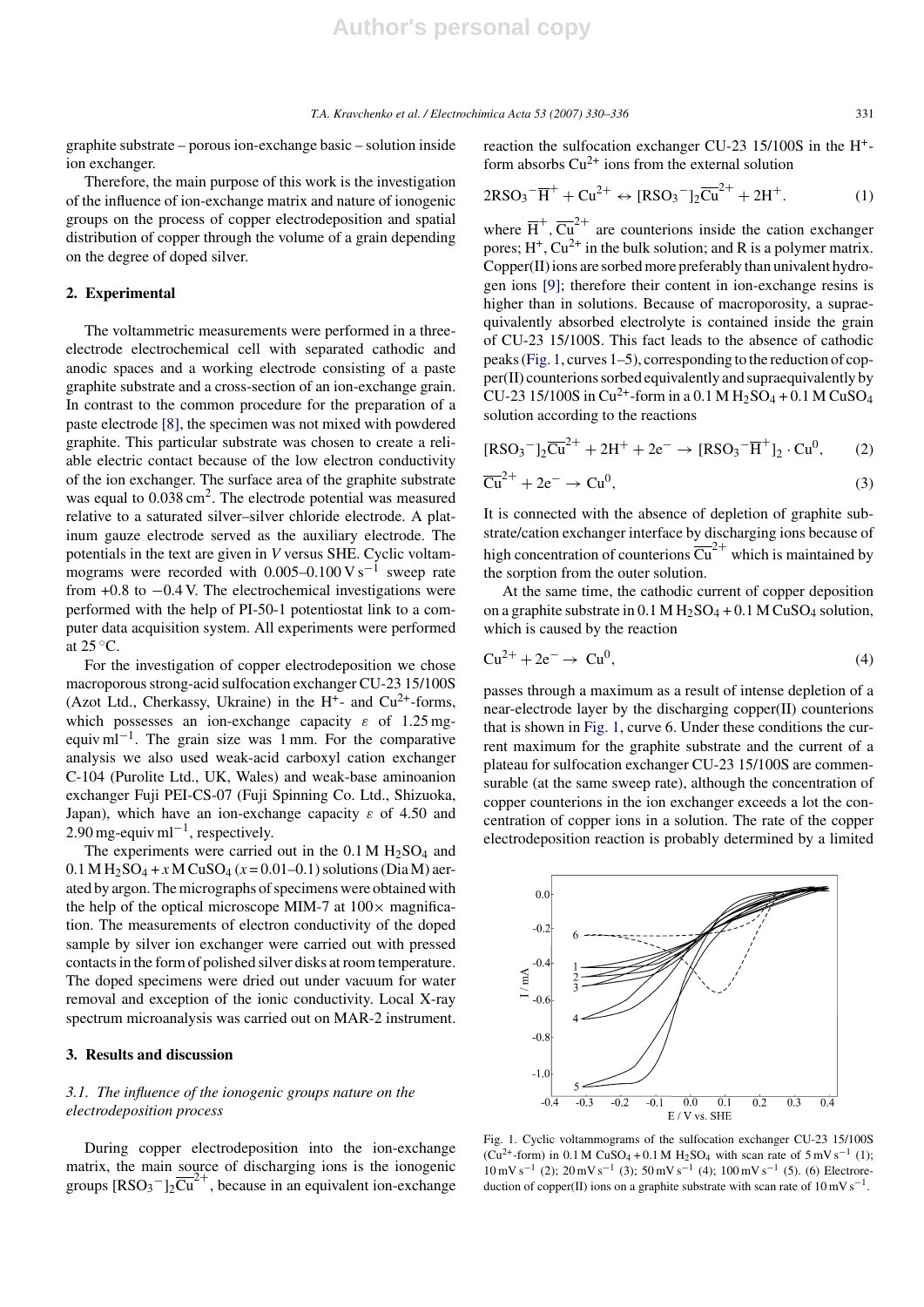mobility of the  $\overline{\text{Cu}}^{2+}$  counterions inside the cation exchanger. At the increasing sweep rate the voltammogram shape does not change but the current of the cathodic process increases.

We have investigated the electroreduction of only equivalently sorbed counterions  $\overline{Cu}^{2+}$  in a 0.1 M H<sub>2</sub>SO<sub>4</sub> solution to elucidate the effect of ionogenic groups  $[RSO_3^-]$  on the electrodeposition process. The ion exchanger was converted into a  $Cu^{2+}$ -form according to Eq. (1) and then the supraequivalently sorbed copper ions were washed away with an excess of distilled water. The initial absence of supraequivalently sorbed copper ions leads to a change in the shape of the voltammogram as a result of the reaction zone depletion by the depolarizer. Therefore, there is a current peak that is shown in Fig. 2, curve 1. The peak (C<sub>1</sub>) of copper electrodeposition from counterions  $\overline{\text{Cu}}^{2+}$ into the cation exchanger CU-23 15/100S is shifted by 0.08 V in the negative direction as compared with the peak of copper deposition on the graphite substrate from a solution with free copper(II) ions (Fig. 2, curve 6). The additional overvoltage is connected with the electroreduction of copper counterions from ionic pairs  $[RSO_3^-]_2\overline{Cu}^{2+}$  according to Eq. (2) but not from a solution with free copper ions according to Eq. (4).

An increase in the constant of complex formation during the transfer to ion-exchange materials with carboxyl and amino groups also leads to an increase in the overvoltage of the electroreduction of copper(II) counterions [4,10]. Copper ions form an acetate complex and a complex with amino groups

$$
2R\text{-COOH} + Cu^{2+} \leftrightarrow [R\text{-COO}^-]_2\overline{Cu}^{2+} + 2H^+, \tag{5}
$$

$$
R (\equiv N)_n + Cu^{2+} + SO_4{}^{2-} \leftrightarrow [R (\equiv N)_n \overline{Cu}^{2+} ] SO_4{}^{2-}.
$$
 (6)

The stability constant  $\log K_1$  for the complex  $[R-COO^-]_2\overline{Cu}^{2+}$ is equal to 2.23, and the same constant for the complex



Fig. 2. Cyclic voltammograms (curves 1–5 are successive polarization cycles) of the sulfocation exchanger CU-23 15/100S ( $Cu^{2+}$ -form) in 0.1 M H<sub>2</sub>SO<sub>4</sub>. Curve 6 refers to electroreduction of copper(II) ions on a graphite substrate in 0.1 M  $CuSO_4 + 0.1 M H_2SO_4$ . Scan rate is  $10 \text{ mV s}^{-1}$ . C and A refer to cathodic and anodic peaks.



Fig. 3. Cyclic voltammograms of copper(II) counterions electrodeposition into the ion exchangers ( $Cu^{2+}$ -forms) in 0.1 M H<sub>2</sub>SO<sub>4</sub>: 1, CU-23 15/100S; 2, Fuji PEI-CS-07; 3, C-104. Curve 4 refers to electroreduction of copper(II) ions on a graphite substrate in  $0.1 M C$ uSO<sub>4</sub> +  $0.1 M H_2$ SO<sub>4</sub>. Scan rate is  $10 mV s^{-1}$ .

with amino groups  $[R (\equiv N)_n \overline{Cu}^{2+} ] SO_4{}^{2-}$  is equal to 3.99 [11].

Cathodic voltammograms of copper(II) counterions electrodeposition into weak-acid carboxyl cation exchanger C-104 and weak-base aminoanion exchanger Fuji PEI-CS-07 are shown in Fig. 3. During the potential scanning to the cathodic direction the reduction of copper counterions takes place according to Eqs.  $(7)$  and  $(8)$ 

$$
[R-COO^{-}]_{2}\overline{Cu}^{2+} + 2H^{+} + 2e^{-} \rightarrow [R-COOH]_{2} \cdot Cu^{0}, \quad (7)
$$
  

$$
[R(\equiv N)_{n}\overline{Cu}^{2+}]SO_{4}^{2-} + 2e^{-} \rightarrow R(\equiv N)_{n} \cdot Cu^{0} + SO_{4}^{2-}.
$$
  
(8)

The overvoltage of the reduction of copper from the complexes increases by 0.13–0.14 V as compared to the overvoltage of the reduction of copper(II) on a graphite substrate (Fig. 3, curve 4).

The complexing properties of ionogenic groups cause the stabilization of intermediate counterions  $\overline{\text{Cu}}^+$ , which appear during the anodic dissolution of copper (Fig. 2, peak A) that was deposited in the first cycle of cathodic polarization according to scheme (9)

$$
Cu^{0} \rightarrow RSO_{3}^{-}\overline{Cu}^{+} \rightarrow [RSO_{3}^{-}]_{2}\overline{Cu}^{2+}.
$$
 (9)

As a consequence, there is an additional cathodic peak at potential +0.42 V in the voltammogram  $(C_2)$  during repeated cycling of potential (Fig. 2, curves 2–5). The cathodic peak is connected with the reduction of copper(I) counterions at +0.42 V according to Eq. (10)

$$
RSO_3^- \overline{Cu}^+ + H^+ + e^- \rightarrow [RSO_3^- H^+] \cdot Cu^0. \tag{10}
$$

The parameters of the process of electroreduction of copper(II) counterions into the ion exchanger were determined by the analysis of the voltammograms shown in Fig. 2. For comparison, the same analysis was performed for the process of electroreduction of copper(II) ions on the graphite substrate. The copper electrodeposition into the ion exchanger and on the surface of a graphite substrate is an irreversible process as the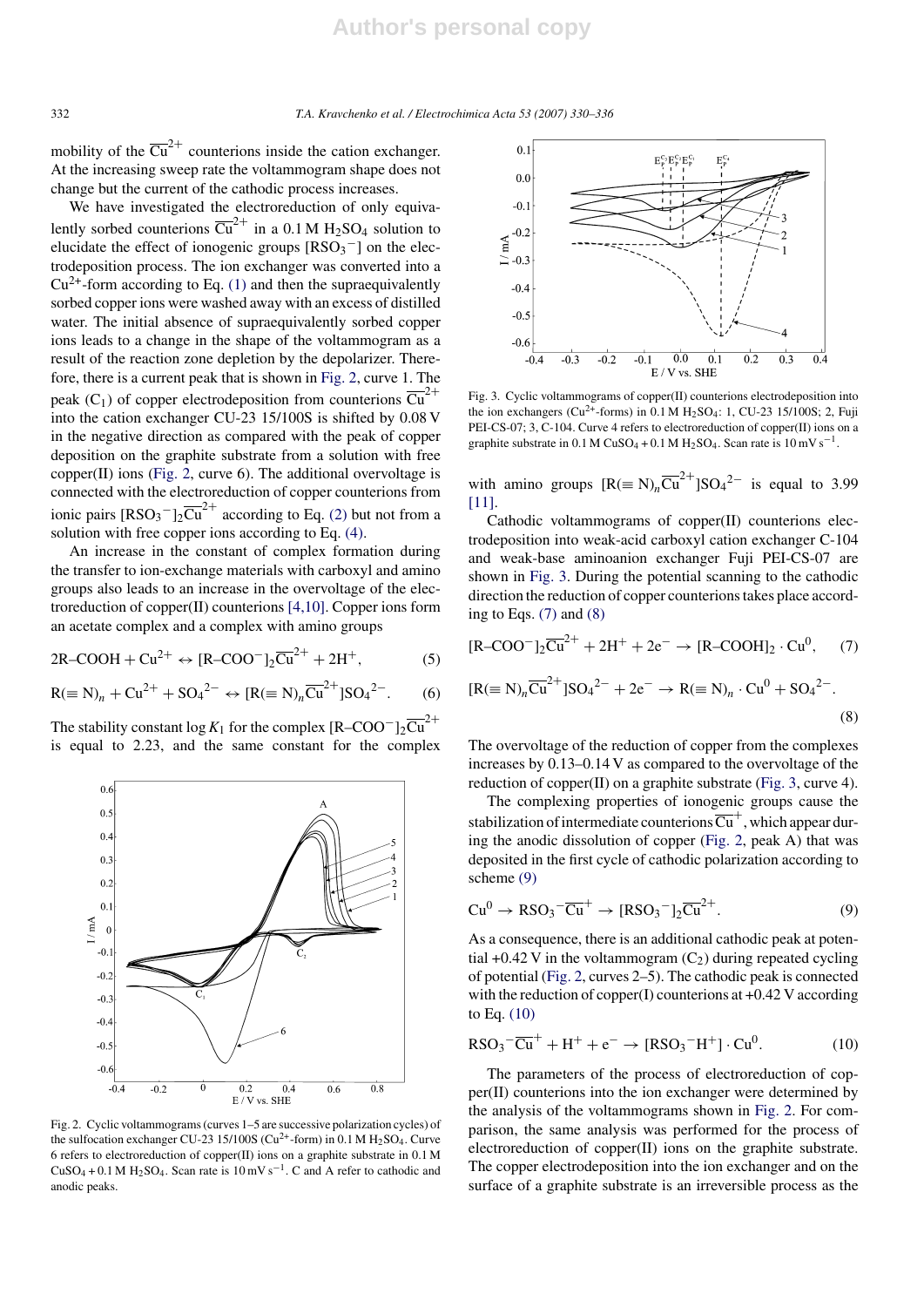difference of the peak potential *E*<sup>P</sup> and the half-peak potential  $E_{P/2}$  in the voltammogram (Fig. 2) does not correspond with the theoretical value for a reversible process [12] according to the equation

$$
E_{\rm P/2} - E_{\rm P} = 2.20 \frac{RT}{zF},\tag{11}
$$

where *z* is the number of electrons participating in the reactions (2) and (3).

For the irreversible process the value of the product of the charge transfer coefficient and the corresponding number of electrons in the step of charge transfer  $(\alpha z_{\alpha})$  may be calculated with the help of the equation that connects potentials  $E_P$  and *E*P/2:

$$
E_{P/2} - E_P = 1.86 \frac{RT}{\alpha z_{\alpha} F},
$$
\n(12)

The potential of the cathodic peak in the voltammogram for copper electrodeposition into the ion exchanger and on the surface of a graphite substrate depends on the sweep rate. Therefore, the value of  $\alpha z_{\alpha}$  may be calculated on the basis of the equation for the peak potential of an irreversible electrode process

$$
E_{\rm P} = E^0 + \frac{RT}{\alpha z_{\alpha} F} \cdot 0.78 + \frac{2.3RT}{\alpha z_{\alpha} F} \cdot \log K_{\alpha}^0
$$

$$
- \frac{2.3RT}{\alpha z_{\alpha} F} \cdot \log \left( D \frac{\alpha z_{\alpha} F}{RT} \nu \right), \qquad (13)
$$

where  $K_{\alpha}^{0}$  is the rate constant for the charge transfer process, *D* the diffusion coefficient, and  $\nu$  is the sweep rate. The values of  $\alpha z_{\alpha}$ , which were calculated with Eqs. (12) and (13) are presented in Table 1.

The diffusion coefficients for copper(II) ions in reactions (2) and (4) were calculated with the help of the Eq. (14) for the peak current (Table 1)

$$
I_{\rm P} = 3 \times 10^5 z (\alpha z_{\alpha})^{1/2} D^{1/2} S c_{\rm Ox}^0 \nu^{1/2}.
$$
 (14)

This equation is valid for an irreversible process at  $25^{\circ}$ C. Here, *S* is the surface area of an electrode. The value of the diffusion coefficient for copper(II) ions in the bulk solution conforms to the data reported in [13]. The diffusion coefficient for counterions  $\overline{Cu}^{2+}$  in a grain of the sulfocation exchanger CU-23 15/100S has the same power of the value as the diffusion coefficient for these counterions by sulfogroups, which was determined by the method of electron spin resonance [14]. The decrease of the diffusion coefficient for counterions  $\overline{Cu}^{2+}$  in the



Fig. 4. Copper deposition current transient using the cation exchanger CU-23 15/100S ( $Cu^{2+}$ -form) in 0.1 M CuSO<sub>4</sub> + 0.1 M H<sub>2</sub>SO<sub>4</sub>. The deposition potential is −0.01 V.

cation exchanger CU-23 15/100S as compared with the value of *D* in the bulk solution is probably connected with the limited mobility of counterions which are localized near ionogenic groups.

#### *3.2. Direct electrodeposition of copper into ion exchanger*

The ion exchanger CU-23 15/100S has no sufficient electron conductivity (because of absence of  $\pi$ -conjugate bonds in the main chain of a polymer) therefore the formation of electrodeposited copper particles begins from the graphite substrate and takes place in pores of the ion exchanger "from particle to particle" with saving the contact between particles, which is called template synthesis in membranes [15–17]. During the cathodic polarization the diffusion flows of copper counterions  $\overline{\text{Cu}}^{2+}$  are directed to the polymeric matrix/graphite substrate interface. The reduction of copper(II) ions sorbed equivalently and supraequivalently according to reactions (2) and (3) in the solution  $0.1$  M CuSO<sub>4</sub> + 0.1 M H<sub>2</sub>SO<sub>4</sub> at the polymer/graphite interface is limited by the internal diffusion of copper counterions in pores of the ion exchanger. Therefore, there is a limited current of copper(II) counterions electrodeposition in the voltammogram in the range from 2 to 5 h (Fig. 4). It is possible to mark two stages of the deposition process: (1) the nucleation and grow of copper crystals on the graphite substrate (Fig. 4, section a of the curve); (2) the filling of nanodimensional pores of the ion exchanger by deposited metal (Fig. 4, sections b and c of the curve). With the increase of deposited time there is a gradual filling of the ion exchanger pores by copper and the front of the metal moving into the volume of a polymer, that is confirmed by the micrographs of the grain slices after electrodeposition (Fig. 5).

Table 1

Values of α*z*<sub>α</sub> and diffusion coefficient *D* for copper(II) ions for the process of electroreduction of copper on a graphite substrate (*S* = 0.038 cm<sup>2</sup>) in 0.1 M CuSO<sub>4</sub> + 0.1 M  $H<sub>2</sub>SO<sub>4</sub>$  solution and for the process of electrodeposition of counterions into the sulfocation exchanger CU-23 15/100S in 0.1 M  $H<sub>2</sub>SO<sub>4</sub>$  solution with scan rate of  $10\,\mathrm{mV\,s^{-1}}$ 

| Material for deposition | $E_P(V)$ | $E_{P/2}$ (V) | $\alpha z_{\alpha}$ |            | $I_P \times 10^3$ (A) | $D \times 10^{10}$ (m <sup>2</sup> s <sup>-1</sup> ) | $D \times 10^{10}$ (m <sup>2</sup> s <sup>-1</sup> ) |
|-------------------------|----------|---------------|---------------------|------------|-----------------------|------------------------------------------------------|------------------------------------------------------|
|                         |          |               | Eq. $(12)$          | Eq. $(13)$ |                       |                                                      |                                                      |
| Graphite substrate      | 0.098    | 0.215         | 0.41                | 0.39       | 0.56                  | $9.7 \pm 0.6$                                        | $7.5$ [13]                                           |
| $CU-23$ ( $Cu2+$ -form) | 0.014    | 0.163         | 0.27                | 0.26       | 0.22                  | $0.09 \pm 0.01$                                      | $0.15$ [14]                                          |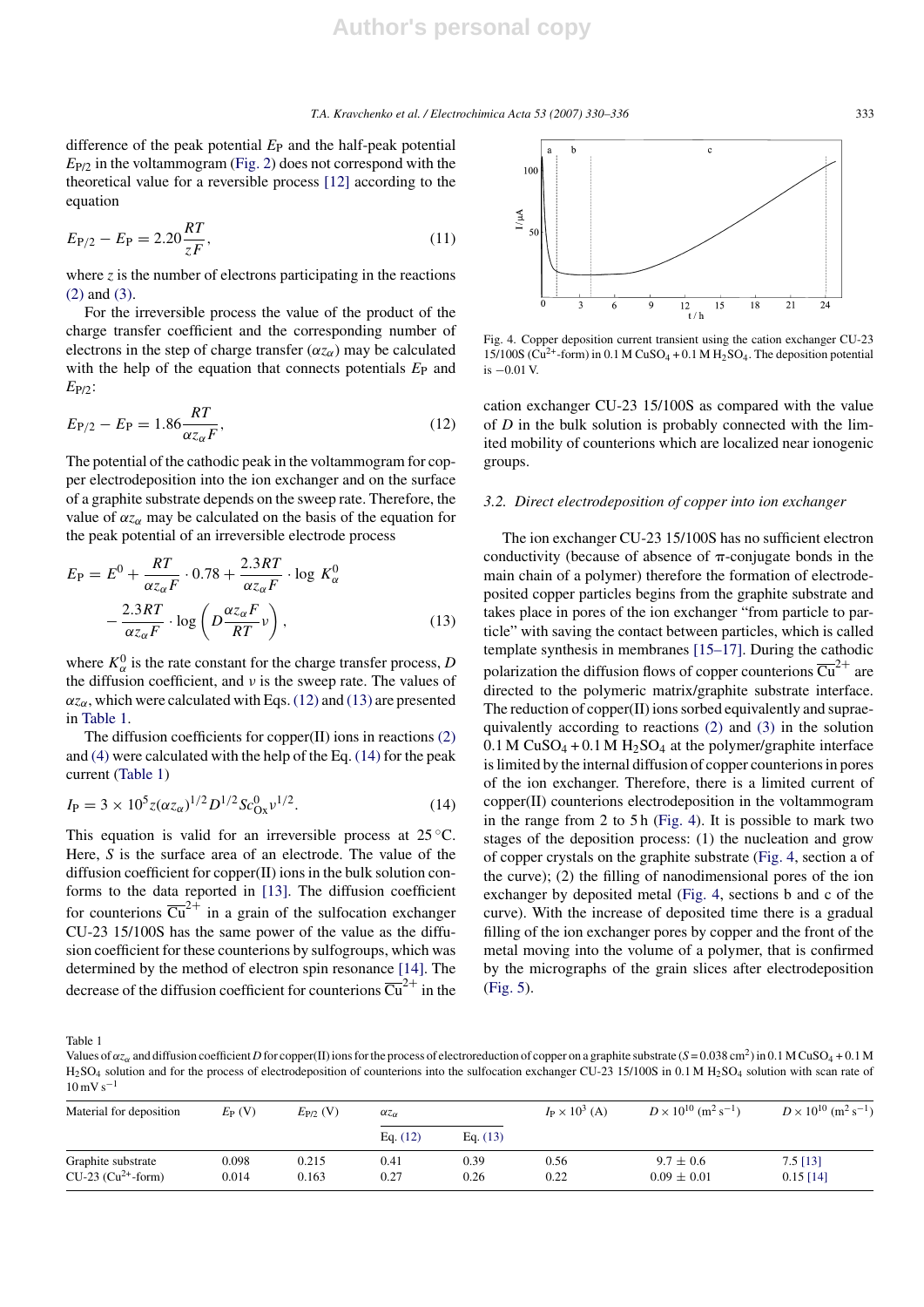# **Author's personal copy**

334 *T.A. Kravchenko et al. / Electrochimica Acta 53 (2007) 330–336*



Fig. 5. Micrographs of cross-section of CU-23 15/100S after copper deposition. 1, polymeric matrix; 2, front of deposited copper; 3, graphite substrate. The time of deposition: (a) 1 h; (b) 4 h; (c) 20 h. The magnification is  $100 \times$ .

#### *3.3. Electrodeposition of copper into doped ion exchanger*

Thus, the low electron conductivity of the ion-exchange matrix does not allow to synthesize a composite with an evenly distributed metal. The gradual filling of the ion exchanger pores by copper is a very slow process. One of the effective methods to increase the electron conductivity of the polymeric basis is a preliminary doping by chemically deposited metals [5,6]. As the doped ion exchanger is a composite which has ionogenic groups and a metal in pores, the conductivity of such material is mixed. It is provided by counterions (ionic conductivity) and



Fig. 6. Cyclic voltammograms of copper(II) counterions electrodeposition at the doped CU-23 15/100S (Cu<sup>2+</sup>-form) by silver in  $0.1 M$  CuSO<sub>4</sub> +  $0.1 M$  $H<sub>2</sub>SO<sub>4</sub>$ . The quantity of silver: 1, 0 mmol ml<sup>-1</sup>; 2, 0.20 mmol ml<sup>-1</sup>; 3, 0.65 mmol ml<sup>-1</sup>; 4, 1.14 mmol ml<sup>-1</sup>; 5, 1.47 mmol ml<sup>-1</sup>; 6, 1.87 mmol ml<sup>-1</sup>; 7, 2.21 mmol ml−1; 8, 2.65 mmol ml−1; 9, 2.92 mmol ml−1; 10, 3.29 mmol ml−1; 11, 3.70 mmol ml<sup>-1</sup>. Scan rate is  $10 \text{ mV s}^{-1}$ .

particles of the metal (electron conductivity). Electron conductivity allows to deposit copper(II) counterions throughout the ion exchanger grain.

The doping of the ion exchanger CU-23 15/100S was carried out by chemically deposited silver for increasing electron conductivity. Firstly, the cation exchanger was transformed into  $Ag^+$ -form

$$
RSO_3^{-}\overline{H}^+ + Ag^+ \leftrightarrow RSO_3^{-}\overline{Ag}^+ + H^+. \tag{15}
$$

Then the  $Ag<sup>+</sup>$  counterions were reduced to metal  $Ag<sup>0</sup>$ 

$$
RSO_3 \nightharpoonup \nightharpoonup RS \nightharpoonup RSO_3 \nightharpoonup \nightharpoonup K^+ \cdot AgCl \nightharpoonup \nightharpoonup RSO_3 \nightharpoonup \nightharpoonup K^+ \cdot Ag^0. \nightharpoonup (16)
$$

The presence of the intermediate stage (the forming of AgCl) is connected with a more complete reduction of silver ions Ag<sup>+</sup> by hydrazine from salt than from the free ions. Repeating the necessary number of operations of ion-exchange and chemical reduction gives the gradual increase of silver amount in the ion exchanger.

The ion exchanger was transformed into  $Cu^{2+}$ -form after the doping by the necessary quantity of silver according to Eq. (17)

$$
2[RSO_3^- \overline{K}^+] \cdot Ag^0 + Cu^{2+} \rightarrow [(RSO_3^-)_2 \overline{Cu}^{2+}] \cdot Ag^0 + 2K^+.
$$
\n(17)

The gradual increase of the doped silver amount in the cation exchanger till  $\varepsilon_{\text{Ag}}$  = 2.21 mmol ml<sup>-1</sup> leads to the decrease of the current peak  $I_P^C$  in the voltammogram (Fig. 6, curves 2–5) of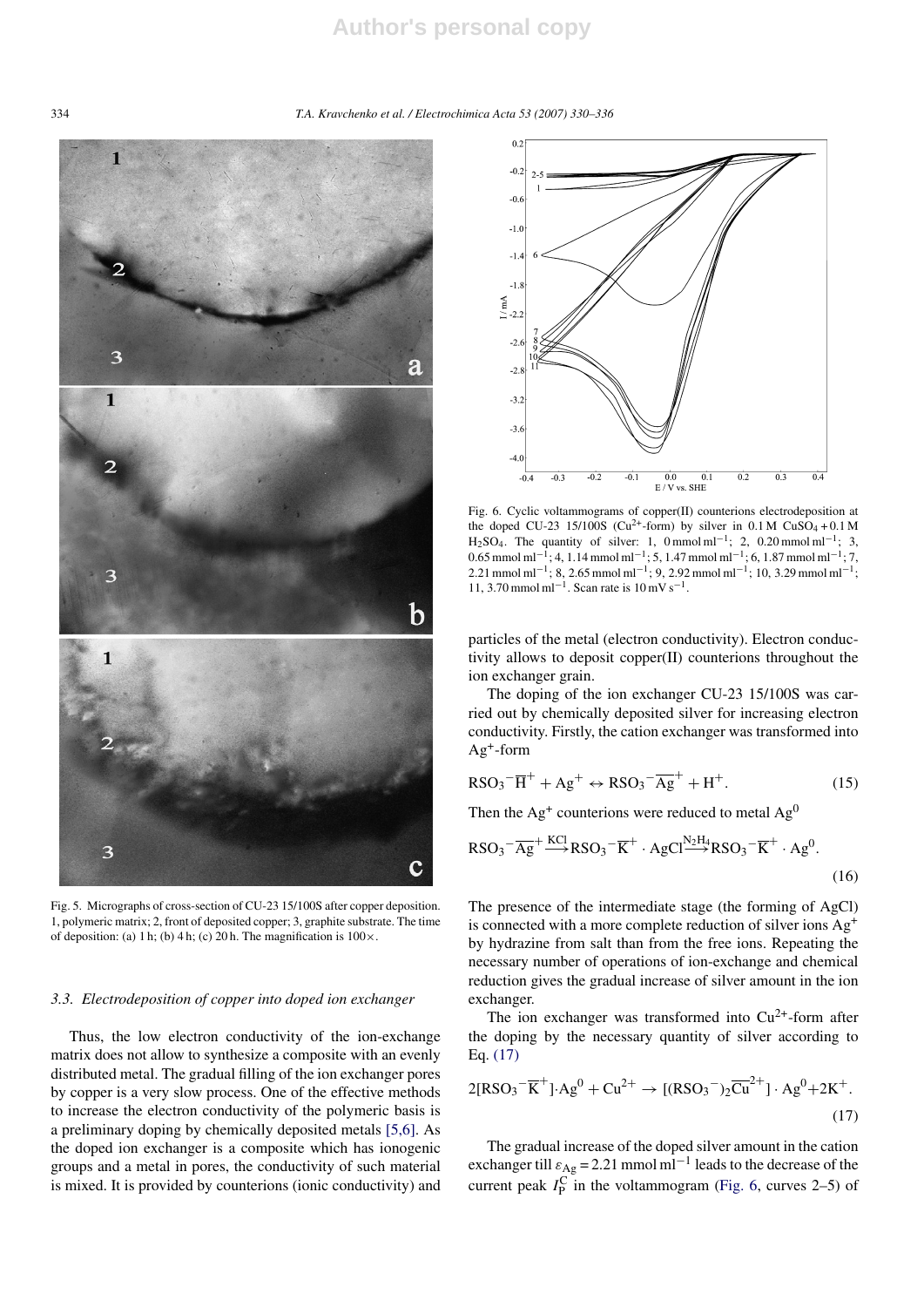copper(II) counterions electroreduction according to Eq. (18) in comparison with the non-doped cation exchanger (Fig. 6, curves 1).

$$
[(RSO3-)2\overline{Cu}2+]·Ag0 + 2H+ + 2e-
$$
  
\n
$$
\rightarrow 2[RSO3-\overline{H}+] \cdot Ag0Cu0.
$$
 (18)

For amounts of silver up to 2.21 mmol ml<sup> $-1$ </sup> the metal particles do not take part in the current transport. They occupy part of the pores' volume of the cation exchanger and prevent the diffusion of copper counterions to the boundary with graphite substrate. In this case, the conductivity of the doped ion exchanger is only ionic as the direct contact between silver particles is limited. However, for silver quantities higher than 2.21 mmol ml<sup>-1</sup> a sudden change of the current peak takes place; that is probably caused by the beginning of electron conductivity of the doped ion exchanger (Fig. 6). To find out the reasons of the sudden change of the current peak  $I_P^C$  the measuring of electron conductivity of the doped ion exchanger was carried out depending on the amount of silver.

The analysis of voltage–current characteristics of the doped ion exchanger shows a divergence from linear dependence of current from voltage. It is known from literature [18,19] that this fact indicates the transition of electrons through isolated partitions by the tunnel mechanism. The experimental data show that all specimens of the doped ion exchanger with amount of silver less than  $1.87$  mmol ml<sup>-1</sup> are almost non-conductive (Table 2). This fact indicates the isolation of metal particles and the absence of significant electron exchange between them. The sharp increase of electron conductivity (up to five times) for [Ag] of 1.87 mmol ml<sup>-1</sup> corresponds to the formation of a conjugate metal system with a good contact between silver particles. The dependence of electron conductivity on the quantity of the doped metal has a percolation character. When changing the silver amount from 1.14 to 1.87 mmol ml−<sup>1</sup> the percolation threshold of electron conductivity is observed. Electron conductivity of the doped ion exchanger by silver appears at the metal volume fraction equal to about 0.15 (Table 2). This result is in good agreement with the theory of percolation that conductivity of heterogeneous medium appears at a metal volume fraction

Table 2 The dependence of electron conductivity of doped ion exchanger CU-23 15/100S by silver on the quantity of metal

| Quantity of silver,<br>$\varepsilon_{\text{Ag}}$ (mmol ml <sup>-1</sup> ) | Mass part of<br>silver, $\gamma_{\text{Ag}}$ | Volume part of<br>silver, $\alpha_{Ag}$ | Conductivity $\sigma$<br>$(Ohm^{-1}cm^{-1})$ |
|---------------------------------------------------------------------------|----------------------------------------------|-----------------------------------------|----------------------------------------------|
| 0.20                                                                      | 0.63                                         | 0.02                                    | $2.80 \times 10^{-7}$                        |
| 0.66                                                                      | 0.85                                         | 0.05                                    | $3.10 \times 10^{-7}$                        |
| 1.14                                                                      | 0.90                                         | 0.09                                    | $3.10 \times 10^{-7}$                        |
| 1.48                                                                      | 0.93                                         | 0.12                                    | $0.30 \times 10^{-2}$                        |
| 1.87                                                                      | 0.94                                         | 0.15                                    | $2.80 \times 10^{-2}$                        |
| 2.21                                                                      | 0.95                                         | 0.18                                    | $2.96 \times 10^{-2}$                        |
| 2.65                                                                      | 0.96                                         | 0.21                                    | $2.99 \times 10^{-2}$                        |
| 2.92                                                                      | 0.96                                         | 0.23                                    | $3.17 \times 10^{-2}$                        |
| 3.29                                                                      | 0.96                                         | 0.26                                    | $3.36 \times 10^{-2}$                        |
| 3.70                                                                      | 0.97                                         | 0.30                                    | $3.37 \times 10^{-2}$                        |



Fig. 7. Dependence of current peak of copper(II) counterions deposition and electron conductivity of doped ion exchanger CU-23 15/100S on the quantity of silver.

equal to 0.16. It corresponds to the formation of a united cluster of conductive particles [20].

The sudden change of the current peak  $I_P^C$  and electron conductivity takes place approximately at the same amount of chemically deposited silver ( $\varepsilon_{\text{Ag}}$  = 2.21 and 1.87 mmol ml<sup>-1</sup>, respectively) (Fig. 7). Some difference in the amount of the metal is connected with the change of the ion-exchange matrix volume during its dehydration under vacuum (this operation is necessary for measuring only electron conductivity). The sudden change of the current of reaction (18) is connected with the appearance of additional crystallization centers as a united cluster of Ag0 particles. Therefore, the process of electrodeposition becomes regularly distributed on the volume of the ion exchanger grain.

Thus the conditions found when the reaction of deposition (18) becomes regularly distributed enable to perform the electrochemical synthesis of the copper-containing composite on the basis of the doped ion exchanger. Such synthesis is possible when we alternate the operations of ion-exchange (17) with electrochemical reduction (18). The operation of ion-exchange was carried out in  $0.1 M C$ uSO<sub>4</sub> +  $0.1 M N$ a<sub>2</sub>SO<sub>4</sub> solution and the process of electrodeposition in  $0.1 M Na<sub>2</sub>SO<sub>4</sub>$  solution to exclude the filling of the surface of the doped ion exchanger by copper at the potential −0.010 V. During the increase of number of the ion-exchange–electroreduction operations there is gradual growth of maximum current that is connected with reduction of copper(II) counterions on the new  $Cu^{0}$  crystallization centers but not only at  $Ag<sup>0</sup>$  centers.

The data of the local X-ray spectral microanalysis of the distribution of deposited copper throughout the ion exchanger grain is shown in Fig. 8. Uneven deposition of copper for silver quantities up to  $\varepsilon_{\text{Ag}}$  = 1.87 mmol ml<sup>-1</sup> (Fig. 8a) is connected with the glow of copper counterions to the crystallization centers that causes the enrichment of one part and the impoverishment of the other part of the grain by copper. The electron conductivity of the doped ion exchanger is insufficient and at the same time the ion-exchange takes place with the outer solution according